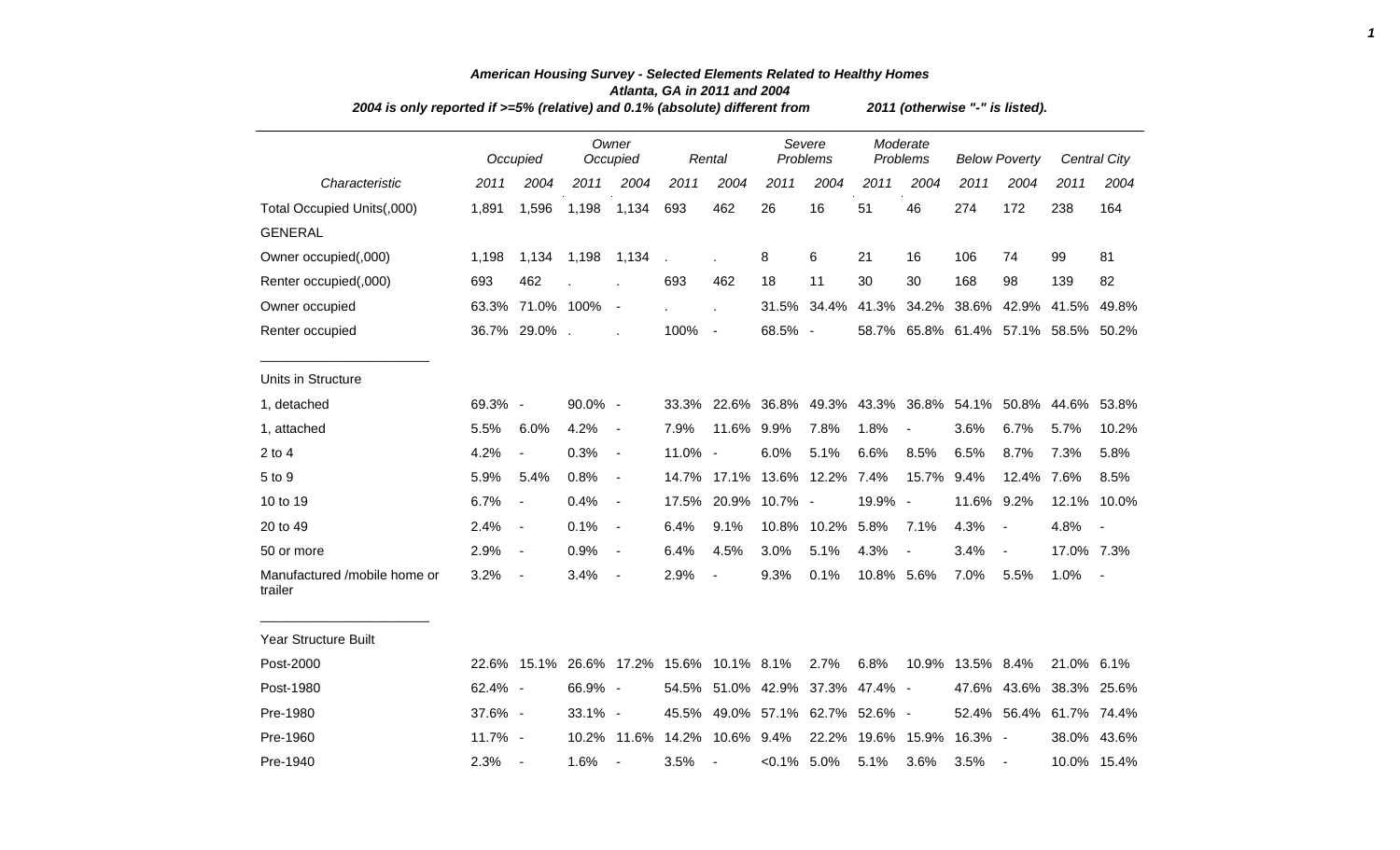|                                                        |         | Occupied            |         | Owner<br>Occupied                           |            | Rental         |             | Severe<br>Problems |                              | Moderate<br>Problems |      | <b>Below Poverty</b>                |                   | Central City             |
|--------------------------------------------------------|---------|---------------------|---------|---------------------------------------------|------------|----------------|-------------|--------------------|------------------------------|----------------------|------|-------------------------------------|-------------------|--------------------------|
| Characteristic                                         | 2011    | 2004                | 2011    | 2004                                        | 2011       | 2004           | 2011        | 2004               | 2011                         | 2004                 | 2011 | 2004                                | 2011              | 2004                     |
| Foundation (for 1-unit not<br>manufactured)            |         |                     |         |                                             |            |                |             |                    |                              |                      |      |                                     |                   |                          |
| 1-Unit not manufactured(,000)                          | 1,414   | 1,229               | 1,128   | 1,071                                       | 285        | 158            | 12          | 9                  | 23                           | 19                   | 158  | 99                                  | 120               | 105                      |
| With a basement under all of<br>house                  |         | 25.9% 27.7% 29.1% - |         |                                             | 13.3%      | 16.0%          | 6.3%        |                    | 21.0% 22.1% 11.0%            |                      |      | 16.3% 25.9%                         | 22.1%             | 30.1%                    |
| With a basement under part of<br>house                 | 12.4% - |                     | 12.8% - |                                             | 10.5% 6.9% |                | 9.3%        |                    | 13.4% 12.0% 11.3% 7.2%       |                      |      |                                     | 11.0% 16.0% 13.4% |                          |
| With a crawl space                                     | 25.7% - |                     |         | 23.9% 26.9% 32.7% 26.2% 41.6% 44.0%         |            |                |             |                    |                              |                      |      | 39.0% 30.0% 36.8% 28.3% 44.2% 31.4% |                   |                          |
| On a concrete slab                                     |         | 34.7% 31.9%         |         | 33.6% 29.7%                                 | 39.1%      |                |             | 46.7% 42.8% 21.7%  |                              |                      |      | 26.9% 43.4% 37.7% 33.9%             | 15.7% 24.7%       |                          |
| In some other way                                      | 1.4%    | $\sim$              | 0.6%    |                                             | 4.5%       |                | $< 0.1\%$ - |                    | $< 0.1\%$ 4.3%               |                      | 2.0% |                                     | 2.0%              | $\blacksquare$           |
| <b>External Building Conditions (non</b><br>multiunit) |         |                     |         |                                             |            |                |             |                    |                              |                      |      |                                     |                   |                          |
|                                                        |         |                     |         |                                             |            |                |             |                    |                              |                      |      |                                     |                   |                          |
| Sagging roof                                           | 2.1%    | $\sim$              | 1.7%    | $\blacksquare$                              | 3.9%       | $\overline{a}$ | 7.7%        |                    |                              | 10.1% 21.7% 2.3%     |      |                                     | 3.1%              |                          |
| Missing roofing material                               | 2.6%    | $\sim$              | 2.5%    | $\blacksquare$                              | 3.1%       | $\overline{a}$ | 2.5%        | 8.9%               |                              | 12.1% 14.0% 5.9%     |      | 2.8%                                | 4.1%              |                          |
| Hole in roof                                           | 1.2%    | $\sim$              | 1.2%    | $\overline{\phantom{a}}$                    | 1.3%       | $\blacksquare$ | $< 0.1\%$   | 8.9%               |                              | 16.6% 17.9% 1.5%     |      |                                     | 2.2%              |                          |
| Missing bricks, siding, other<br>outside wall material | 2.7%    | $\sim$              | 2.6%    | $\overline{\phantom{a}}$                    | 3.1%       | $\blacksquare$ |             |                    | 10.0% 13.0% 18.1% 12.3% 3.1% |                      |      | $\overline{\phantom{a}}$            | 1.5%              | $\overline{\phantom{a}}$ |
| Sloping outside walls                                  | 1.3%    | $\sim$              | 1.3%    | $\overline{a}$                              | 1.6%       | $\overline{a}$ | 7.0%        | 4.2%               | 12.4%                        | 13.9%                | 1.1% | $\overline{\phantom{a}}$            | 1.3%              |                          |
| Boarded up windows                                     | 0.8%    | $\sim$              | 0.7%    | $\overline{\phantom{a}}$                    | 1.3%       | $\overline{a}$ | $< 0.1\%$   | 8.7%               | 8.4%                         | 7.5%                 | 1.5% | $\overline{\phantom{a}}$            | 1.9%              |                          |
| Broken windows                                         | 4.4%    | $\sim$              | 3.8%    | $\overline{a}$                              | 6.6%       | 4.0%           | 22.6%       | 8.7%               | 11.9%                        | 6.2%                 | 9.8% | 4.1%                                | 2.4%              | $\overline{\phantom{a}}$ |
| Bars on windows                                        | 3.0%    | $\sim$              | 3.0%    | $\overline{a}$                              | 3.1%       | $\blacksquare$ | 2.5%        | 8.9%               | 11.8% 2.0%                   |                      | 5.2% | 3.2%                                | 18.8% 9.0%        |                          |
| Foundation crumbling or has open<br>crack or hole      | 4.6%    | $\sim$              | 4.5%    |                                             | 5.2%       | 1.4%           | 2.2%        | 22.7% 7.5%         |                              | 3.9%                 | 5.2% | 1.8%                                | 2.3%              | $\blacksquare$           |
| None of the above                                      |         | 82.1% 90.6%         |         | 83.3% 91.4% 77.5% 85.8% 57.7% 52.2%         |            |                |             |                    |                              |                      |      | 54.4% 66.1% 76.3% 86.3% 68.5% 84.5% |                   |                          |
| None of the above (excluding<br>bars)                  |         |                     |         | 84.5% 92.0% 85.7% 92.8% 79.8% 86.9% 60.1% - |            |                |             |                    |                              |                      |      | 56.5% 68.1% 80.5% 89.0% 85.0%       |                   | 93.1%                    |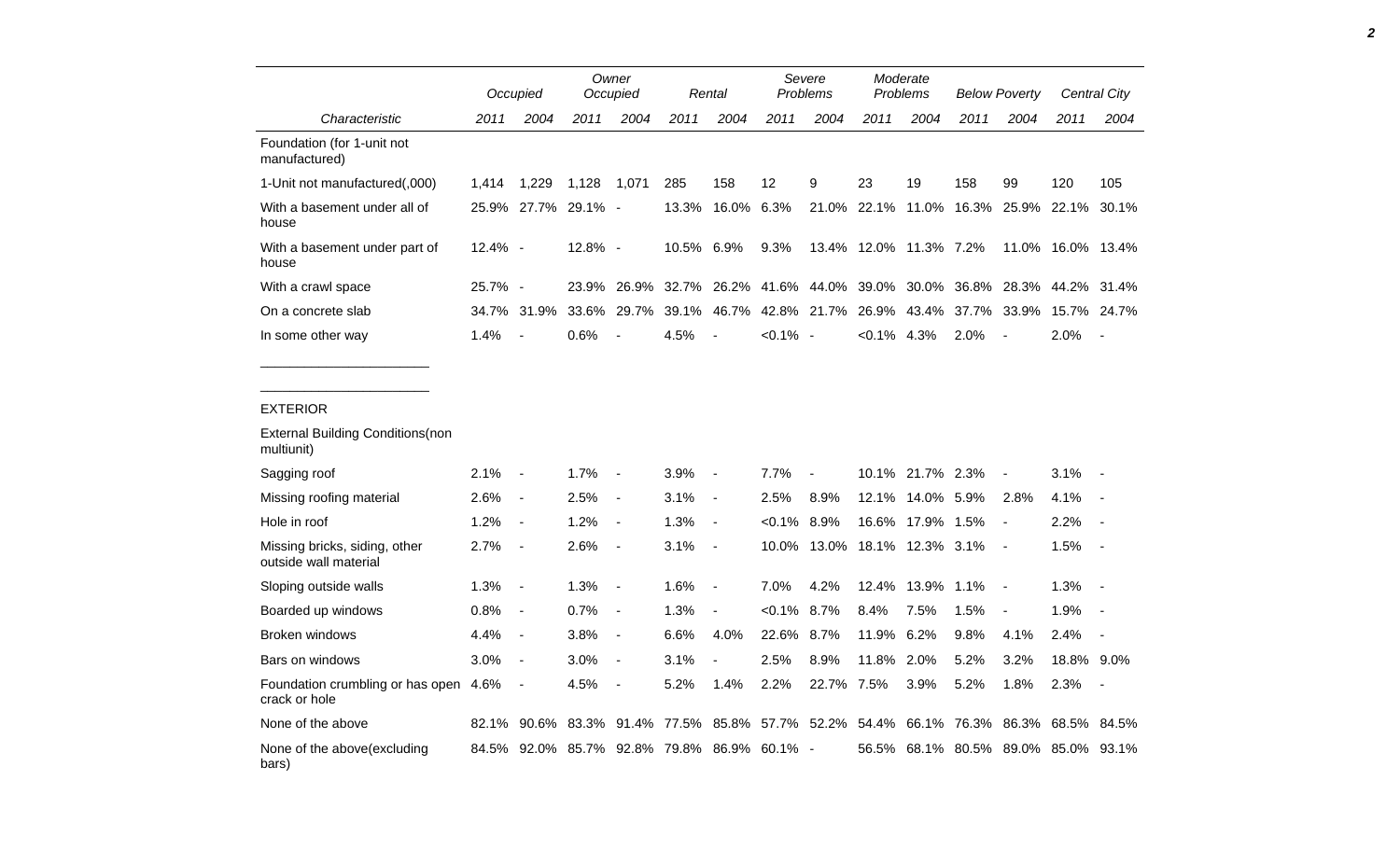|                                               |      | Occupied                 |       | Owner<br>Occupied        |       | Rental                   |           | Severe<br>Problems  |                        | Moderate<br>Problems     |            | <b>Below Poverty</b>     |            | Central City             |
|-----------------------------------------------|------|--------------------------|-------|--------------------------|-------|--------------------------|-----------|---------------------|------------------------|--------------------------|------------|--------------------------|------------|--------------------------|
| Characteristic                                | 2011 | 2004                     | 2011  | 2004                     | 2011  | 2004                     | 2011      | 2004                | 2011                   | 2004                     | 2011       | 2004                     | 2011       | 2004                     |
| Water Leakage During Last 12<br>Months        |      |                          |       |                          |       |                          |           |                     |                        |                          |            |                          |            |                          |
| With leakage from outside<br>structure        | 9.7% | 7.9%                     | 10.4% | 8.2%                     | 8.5%  | 7.1%                     |           | 28.7% 26.7% 29.5% - |                        |                          | 9.8%       | 6.3%                     | 8.2%       | 6.9%                     |
| Roof                                          | 4.8% | $\overline{\phantom{a}}$ | 5.4%  | 5.0%                     | 3.8%  | $\overline{\phantom{a}}$ | 17.9%     | 20.8%               |                        | 10.2% 19.0%              | 4.6%       | $\blacksquare$           | 3.2%       |                          |
| <b>Basement leak</b>                          | 1.3% | $\overline{\phantom{a}}$ | 1.9%  | $\blacksquare$           | 0.4%  | $\blacksquare$           | $< 0.1\%$ | 3.3%                | 1.8%                   | $\overline{\phantom{a}}$ | 0.8%       | $\overline{\phantom{a}}$ | 1.4%       | $\sim$                   |
| Walls, closed windows, or doors<br>leak       | 2.5% | $\overline{\phantom{a}}$ | 2.3%  | $\overline{\phantom{a}}$ | 2.9%  | $\blacksquare$           | 9.1%      | $\blacksquare$      | 13.3% -                |                          | 3.5%       | $\sim$                   | 2.5%       | $\sim$                   |
| Other or Unknown exterior Leak                | 1.5% | $\overline{\phantom{a}}$ | 1.3%  | $\overline{\phantom{a}}$ | 1.9%  | $\overline{\phantom{a}}$ | 3.0%      | 6.4%                | 5.0%                   | 7.1%                     | 1.3%       | $\sim$                   | 0.9%       | $\sim$                   |
| <b>INTERIOR</b>                               |      |                          |       |                          |       |                          |           |                     |                        |                          |            |                          |            |                          |
| Damage                                        |      |                          |       |                          |       |                          |           |                     |                        |                          |            |                          |            |                          |
| Holes in floors                               | 1.3% | $\overline{\phantom{a}}$ | 0.6%  | $\overline{a}$           | 2.5%  |                          | 7.3%      |                     | 14.4% 15.4% 14.3% 3.7% |                          |            |                          | 3.1%       |                          |
| Open cracks or holes                          | 4.8% | $\overline{\phantom{a}}$ | 2.9%  | $\overline{\phantom{a}}$ | 8.1%  | 6.6%                     | 25.0%     | 27.3%               | 27.5% -                |                          | 8.7%       | 7.6%                     | 6.6%       | 4.8%                     |
| Broken plaster or peeling paint               | 1.6% | $\overline{\phantom{a}}$ | 1.1%  | $\overline{\phantom{a}}$ | 2.3%  | $\overline{a}$           | 5.6%      |                     | 14.8% 20.1% 17.7%      |                          | 1.8%       | $\blacksquare$           | 3.1%       | $\overline{\phantom{a}}$ |
| Water Leakage During Last 12<br>Months        |      |                          |       |                          |       |                          |           |                     |                        |                          |            |                          |            |                          |
| With leakage from inside structure 10.6% 7.2% |      |                          | 8.2%  | 6.2%                     | 14.6% | $9.7\%$                  | 32.3%     | 34.4%               | $30.7\%$ -             |                          | 14.7% 8.4% |                          | 11.9% 7.1% |                          |
| Fixtures backed up or overflowed              | 1.8% | $\overline{\phantom{a}}$ | 1.4%  | $\blacksquare$           | 2.6%  | $\overline{a}$           | 6.5%      | 15.4%               | 3.9%                   | 8.0%                     | 2.0%       | $\overline{\phantom{a}}$ | 1.6%       |                          |
| Pipes leaked                                  | 4.5% | $\blacksquare$           | 3.2%  | $\blacksquare$           | 6.7%  | 4.7%                     | 10.6%     | 20.9%               | 20.4%                  | 12.9%                    | 6.2%       | 4.5%                     | 4.9%       |                          |
| Broken water heater                           | 1.4% | $\overline{\phantom{a}}$ | 1.8%  | $\overline{\phantom{a}}$ | 0.8%  |                          | 4.5%      |                     | 7.8%                   | 9.1%                     | 2.8%       |                          | 0.9%       |                          |
| Other or Unknown                              | 3.1% | $\overline{\phantom{a}}$ | 2.0%  | $\overline{a}$           | 5.0%  | 2.7%                     | 18.6%     | 13.2%               | 4.0%                   | 7.9%                     | 5.3%       | 2.7%                     | 4.9%       |                          |

Rodents

Signs of rats in last 3 mon. 4.5% - 1.7% - 1.2% - 1.5% 9.9% 0.8% 5.5% 1.0% - 0.9% -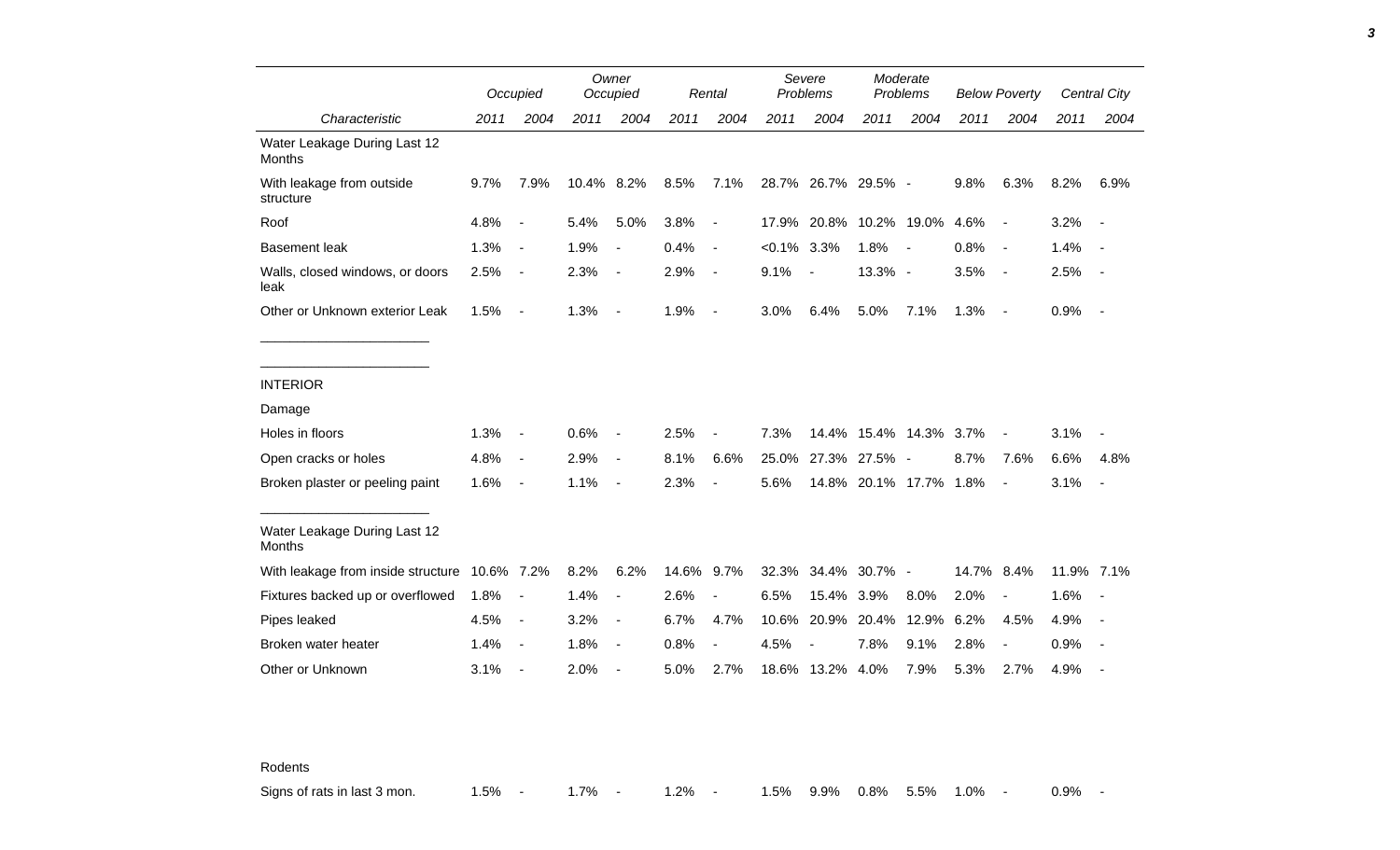|                                                           | Occupied    |                          |             | Owner<br>Occupied        |             | Rental                   | Severe<br>Problems |                          | Moderate<br>Problems |                          | <b>Below Poverty</b> |                          |             | Central City             |
|-----------------------------------------------------------|-------------|--------------------------|-------------|--------------------------|-------------|--------------------------|--------------------|--------------------------|----------------------|--------------------------|----------------------|--------------------------|-------------|--------------------------|
| Characteristic                                            | 2011        | 2004                     | 2011        | 2004                     | 2011        | 2004                     | 2011               | 2004                     | 2011                 | 2004                     | 2011                 | 2004                     | 2011        | 2004                     |
| Signs of mice in last 3 mon.                              | 3.4%        | $\overline{\phantom{a}}$ | 4.1%        | $\blacksquare$           | 2.3%        | $\blacksquare$           | 1.8%               | 5.4%                     | 6.1%                 | 3.8%                     | 2.7%                 | $\blacksquare$           | 1.2%        | $\overline{\phantom{a}}$ |
| Signs of rodents, not sure which<br>kind in last 3 mon.   | 1.2%        | $\overline{\phantom{a}}$ | 0.8%        | $\overline{\phantom{a}}$ | 1.8%        | $\overline{\phantom{a}}$ | $< 0.1\%$ -        |                          | $< 0.1\%$ 2.0%       |                          | 1.0%                 |                          | 0.6%        | $\overline{a}$           |
| Electrical                                                |             |                          |             |                          |             |                          |                    |                          |                      |                          |                      |                          |             |                          |
| No electrical wiring                                      | $< 0.1\%$ - |                          | $< 0.1\%$ - |                          | 0.1%        | $\overline{\phantom{a}}$ | $< 0.1\%$ -        |                          | $< 0.1\%$ -          |                          | 0.1%                 |                          | 0.2%        |                          |
| <b>Exposed wiring</b>                                     | 1.6%        | $\overline{\phantom{a}}$ | 1.1%        | $\sim$                   | 2.3%        | $\overline{\phantom{a}}$ | 2.9%               | $\overline{\phantom{a}}$ | 2.5%                 | $\overline{\phantom{a}}$ | 2.8%                 | $\blacksquare$           | 1.3%        | $\overline{\phantom{a}}$ |
| Rooms without electric outlets                            | 0.6%        | $\overline{\phantom{a}}$ | 0.2%        | $\blacksquare$           | 1.2%        | $\blacksquare$           | 2.8%               | 10.0%                    | 3.6%                 | 5.4%                     | 1.0%                 |                          | 1.1%        | $\overline{a}$           |
| Fuses/breakers blown in last 3<br>mon.                    | 9.9%        | 8.5%                     | 10.5% 9.1%  |                          | 8.9%        | 7.1%                     | 11.7%              |                          | 17.8% 11.1% 9.6%     |                          | 10.1% 7.1%           |                          | 8.8%        | 8.3%                     |
| Sanitation                                                |             |                          |             |                          |             |                          |                    |                          |                      |                          |                      |                          |             |                          |
| Lacking complete kitchen facilities                       | 1.3%        | $\blacksquare$           | 0.6%        | $\overline{\phantom{a}}$ | 2.4%        | $\overline{\phantom{a}}$ | 9.9%               | 4.9%                     | 42.0% -              |                          | 2.3%                 | $\blacksquare$           | 0.2%        | $\overline{a}$           |
| Lacking some or all plumbing<br>facilities                | 0.7%        | $\blacksquare$           | 0.2%        | $\overline{\phantom{a}}$ | 1.5%        | $\overline{\phantom{a}}$ | 49.7%              |                          | 52.4% < 0.1% -       |                          | 2.4%                 |                          | 0.8%        | $\overline{\phantom{a}}$ |
| Water not safe to drink                                   | 8.0%        | 6.2%                     | 4.8%        | $\overline{\phantom{a}}$ | 13.6%       | 10.0%                    | 17.9%              | 12.7%                    |                      | 14.1% 24.3% 12.7%        |                      | 10.1%                    | 11.0% 8.3%  |                          |
| Water stoppage in last 3 mon.                             | 4.5%        | $\blacksquare$           | 3.1%        | $\overline{\phantom{a}}$ | 6.8%        | 5.9%                     | 9.2%               | 4.9%                     |                      | 16.1% 14.3% 7.7%         |                      | 5.1%                     | 5.2%        | 2.7%                     |
| No flush toilets working some time 1.9%<br>in last 3 mon. |             | $\blacksquare$           | 0.9%        | $\sim$                   | 3.5%        | $\overline{\phantom{a}}$ | 7.3%               | 12.9%                    |                      | 12.0% 16.7% 3.5%         |                      | $\overline{a}$           | 2.2%        | $\overline{\phantom{a}}$ |
| With sewage disposal<br>breakdowns in last 3 mon.         | 0.7%        | $\sim$                   | 0.6%        | $\overline{\phantom{a}}$ | 0.9%        | $\blacksquare$           | 1.5%               | $\overline{\phantom{a}}$ | 1.4%                 | $\overline{\phantom{a}}$ | 0.9%                 | $\overline{\phantom{a}}$ | 1.3%        | $\overline{\phantom{a}}$ |
| Septic tank, cesspool, chemical<br>toilet                 | 21.4% -     |                          |             | 29.7% 27.2% 7.0%         |             | 5.8%                     | 14.0% 9.2%         |                          |                      | 19.6% 14.5%              | 13.6% -              |                          | 1.1%        | $\sim$                   |
| With septic tank or cesspool<br>breakdowns in last 3 mon. | 0.2%        | $\overline{\phantom{a}}$ | 0.3%        |                          | $< 0.1\%$ - |                          | $< 0.1\%$ 2.2%     |                          | 1.4%                 |                          | $< 0.1\%$ 0.2%       |                          | $< 0.1\%$ - |                          |
| <b>HEATING/FUEL</b>                                       |             |                          |             |                          |             |                          |                    |                          |                      |                          |                      |                          |             |                          |
|                                                           |             |                          |             |                          |             |                          |                    |                          |                      |                          |                      |                          |             |                          |

Main Heating Equipment

Warm-air furnace **84.9% - 85.1% - 84.5% - 82.6% - 68.9% -** 82.1% - 89.3% -

*4*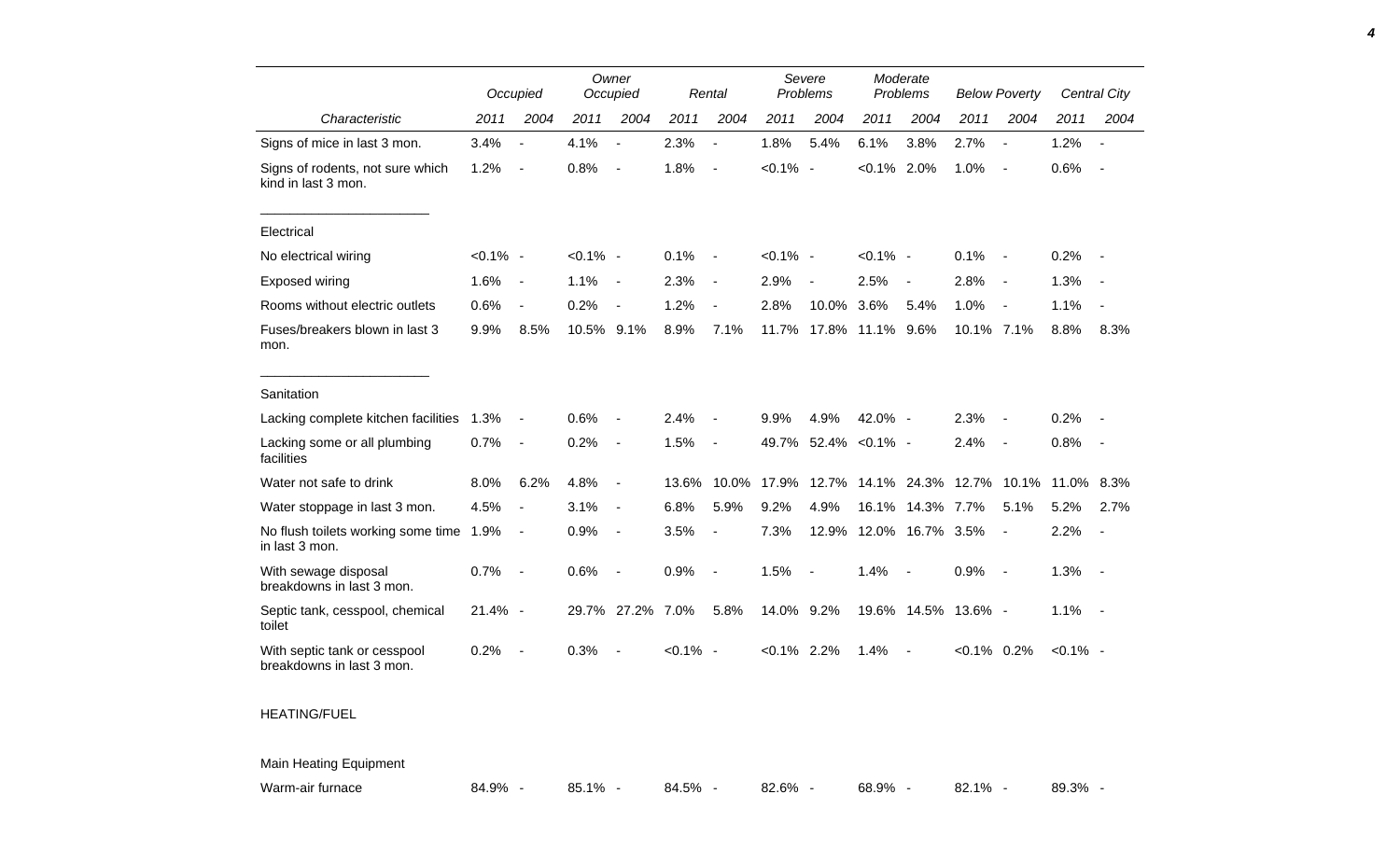|                                                         |             | Occupied                 |             | Owner<br>Occupied        |                | Rental         |                | Severe<br>Problems                 |                | Moderate<br>Problems     |                | <b>Below Poverty</b>                |             | Central City             |
|---------------------------------------------------------|-------------|--------------------------|-------------|--------------------------|----------------|----------------|----------------|------------------------------------|----------------|--------------------------|----------------|-------------------------------------|-------------|--------------------------|
| Characteristic                                          | 2011        | 2004                     | 2011        | 2004                     | 2011           | 2004           | 2011           | 2004                               | 2011           | 2004                     | 2011           | 2004                                | 2011        | 2004                     |
| Steam or hot water system                               | 0.2%        | $\overline{\phantom{a}}$ | 0.1%        | $\overline{\phantom{a}}$ | 0.5%           | $\overline{a}$ | $< 0.1\%$ -    |                                    | 2.9%           | $\frac{1}{2}$            | $< 0.1\%$ 0.2% |                                     | 0.7%        | $\overline{\phantom{a}}$ |
| Electric heat pump                                      |             | 10.4% 11.3%              | 11.2% -     |                          | 9.1%           | 12.2% 9.7%     |                | 5.2%                               | 4.6%           | 9.5%                     | 10.3% -        |                                     | 6.0%        | 3.6%                     |
| Built-in electric units                                 | 0.5%        | $\sim$                   | 0.3%        | $\sim$                   | 0.7%           | $\blacksquare$ | $< 0.1\%$ -    |                                    | $< 0.1\%$      | 0.9%                     | 1.2%           | $\sim$                              | 0.2%        | $\overline{\phantom{a}}$ |
| Floor, wall, or other built-in hot air<br>without ducts | 2.0%        | $\sim$                   | 2.0%        | $\overline{\phantom{a}}$ | 2.0%           | $\blacksquare$ | 4.1%           | $\sim$ $-$                         | $< 0.1\%$ 3.8% |                          | 2.5%           | $\sim$                              | 1.6%        | $\sim$                   |
| Room heaters with flue                                  | 0.3%        | $\sim$ $-$               | 0.2%        | $\sim$                   | 0.6%           | $\blacksquare$ | $< 0.1\%$ -    |                                    | 1.5%           | $\overline{\phantom{a}}$ | 0.5%           | $\sim$                              | 0.3%        | $\sim$                   |
| Room heaters without flue                               | 0.5%        | $\sim$ $-$               | 0.5%        | $\blacksquare$           | 0.6%           | $\blacksquare$ | $< 0.1\%$ 2.1% |                                    |                | 19.1% 11.7%              | 1.6%           | $\sim$                              | 0.2%        | $\overline{\phantom{a}}$ |
| Portable electric heaters                               | 0.9%        | $\sim$ $-$               | 0.5%        | $\sim$ $-$               | 1.6%           | $\sim$         | $3.6\%$ -      |                                    | 2.9%           | $\sim$                   | 1.5%           | $\sim$ $-$                          | 1.3%        | $\sim$ $-$               |
| <b>Stoves</b>                                           | 0.1%        | $\sim$ $-$               | 0.2%        | $\sim$ $-$               | $< 0.1\%$ -    |                | $< 0.1\%$ -    |                                    | $< 0.1\%$ -    |                          | $< 0.1\%$ 0.2% |                                     | $< 0.1\%$ - |                          |
| Fireplace with inserts                                  | $< 0.1\%$ - |                          | $< 0.1\%$ - |                          | 0.1%           | $\sim$         | $< 0.1\%$ -    |                                    | $< 0.1\%$ -    |                          | 0.3%           | $\sim$                              | $< 0.1\%$ - |                          |
| Fireplace without inserts                               | $< 0.1\%$ - |                          | $< 0.1\%$ - |                          | 0.1%           | $\blacksquare$ | $< 0.1\%$ -    |                                    | $< 0.1\%$ -    |                          | $< 0.1\%$ -    |                                     | $< 0.1\%$ - |                          |
| Other                                                   | $< 0.1\%$ - |                          | $< 0.1\%$ - |                          | 0.1%           | $\blacksquare$ | $< 0.1\%$ -    |                                    | $< 0.1\%$ -    |                          | $< 0.1\%$ -    |                                     | $< 0.1\%$ - |                          |
| Cooking stove                                           | $< 0.1\%$ - |                          | $< 0.1\%$ - |                          | $< 0.1\%$ -    |                | $< 0.1\%$ -    |                                    | $< 0.1\%$ -    |                          | $< 0.1\%$ -    |                                     | $< 0.1\%$ - |                          |
| <b>Water Heating Fuel</b>                               |             |                          |             |                          |                |                |                |                                    |                |                          |                |                                     |             |                          |
| Electricity                                             | 43.4% -     |                          | 36.5% -     |                          | 55.2% -        |                |                |                                    |                |                          |                | 56.4% 47.5% 61.7% 49.2% 51.5% 47.0% | 44.5% 26.1% |                          |
| Gas, LP/bottled gas                                     | 56.5% -     |                          | 63.3% -     |                          | 44.8% -        |                |                | 43.6% 52.5%                        |                | 38.3% 50.8%              |                | 48.5% 52.8% 54.8% 73.9%             |             |                          |
| Other                                                   | 0.1%        | $\sim$ $-$               | 0.1%        | $\sim$                   | $< 0.1\%$ 0.4% |                | $< 0.1\%$ -    |                                    | $< 0.1\%$ -    |                          | $< 0.1\%$ 0.2% |                                     | 0.7%        | $\overline{\phantom{a}}$ |
| Clothes Dryer(,000)                                     | 1,661       | 1,398                    | 1,176       | 1,103                    | 485            | 295            | 15             | 11                                 | 37             | 31                       | 205            | 122                                 | 168         | 109                      |
| Have Clothes Dryer                                      | 87.9% -     |                          | 98.2% -     |                          | 70.0%          | 63.8%          | 56.0%          |                                    | 68.0% 72.1%    | 66.6%                    | 74.9%          | 70.6%                               | 70.4%       | 66.5%                    |
| Electricity                                             | 90.9% -     |                          | 88.4% -     |                          | 96.7% -        |                | 100%           | 92.8%                              | 85.8%          | 94.7%                    | 89.8% -        |                                     | 88.3% -     |                          |
| Gas, LP gas (liquid propane)                            | 9.0%        | 9.9%                     | 11.6% -     |                          | 2.8%           | $\blacksquare$ | $< 0.1\%$ 7.2% |                                    | 14.2% 5.3%     |                          | 9.9%           | 7.1%                                | 11.7% 9.4%  |                          |
| <b>Heating Problems</b>                                 |             |                          |             |                          |                |                |                |                                    |                |                          |                |                                     |             |                          |
| Uncomfortably cold for 24 hours<br>or more last winter  | 10.4% 5.1%  |                          | 8.8%        | 4.0%                     | 14.2% 8.3%     |                |                | 68.7% 58.9% 28.9% 20.1% 15.0% 7.2% |                |                          |                |                                     | 15.2% 5.3%  |                          |
| Heating equipment breakdowns                            | 3.4%        | $\sim$ $-$               | 2.7%        |                          | 4.6%           | $\blacksquare$ |                | 50.3% 47.8% 1.2%                   |                |                          | 5.4%           | 1.4%                                | 3.5%        |                          |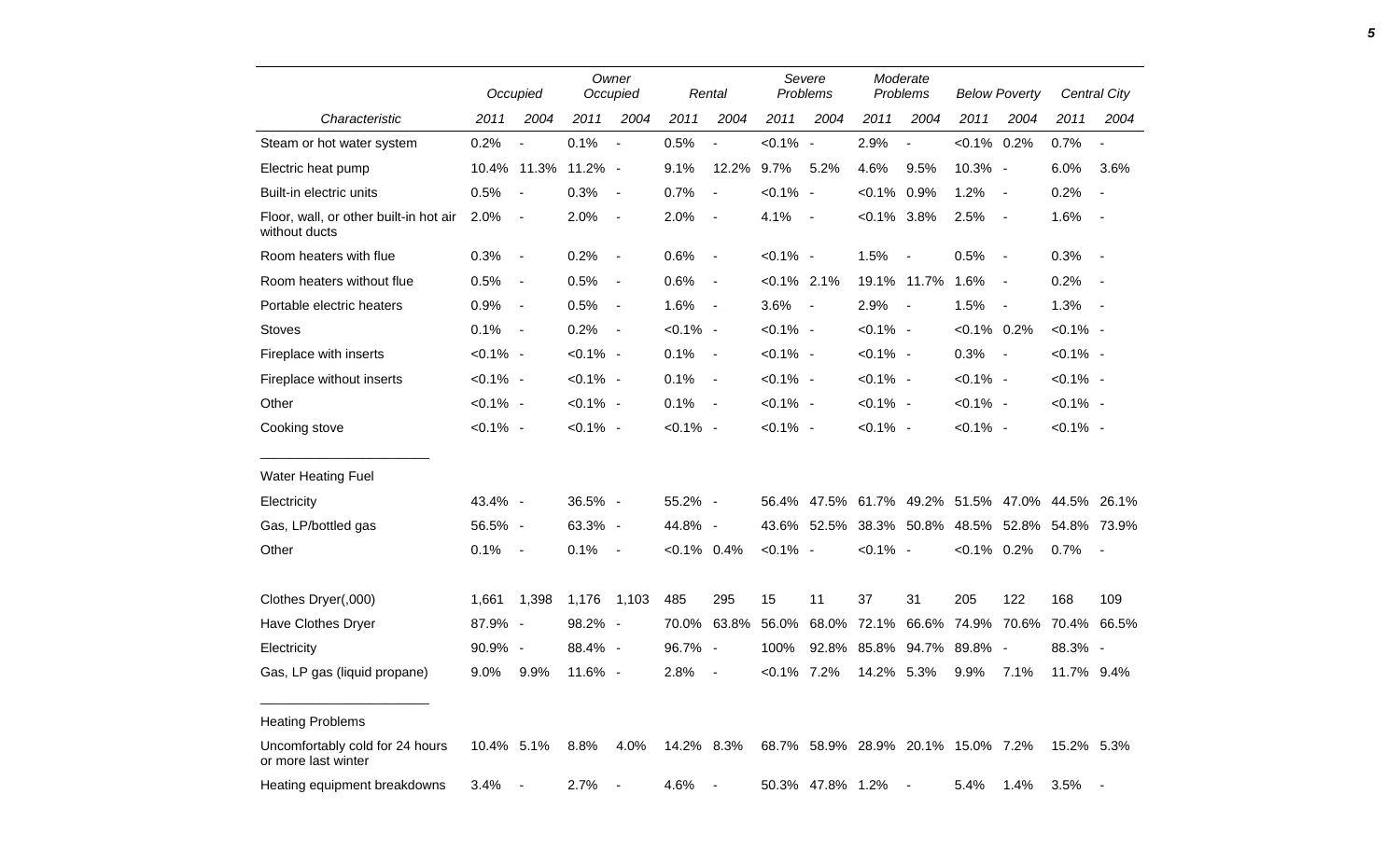|                                      |                | Occupied                     |             | Owner<br>Occupied        |             | Rental                       |             | Severe<br>Problems       |              | Moderate<br>Problems     |                | <b>Below Poverty</b>     |                | Central City             |
|--------------------------------------|----------------|------------------------------|-------------|--------------------------|-------------|------------------------------|-------------|--------------------------|--------------|--------------------------|----------------|--------------------------|----------------|--------------------------|
| Characteristic                       | 2011           | 2004                         | 2011        | 2004                     | 2011        | 2004                         | 2011        | 2004                     | 2011         | 2004                     | 2011           | 2004                     | 2011           | 2004                     |
| Other causes                         | 6.1%           | 2.9%                         | 6.0%        | 2.3%                     | 6.3%        | 4.4%                         | 12.4%       | 17.1%                    | 23.8%        | 12.5%                    | 8.1%           | 4.7%                     | 9.1%           | 2.8%                     |
| Utility interruption                 | 1.5%           | $\qquad \qquad \blacksquare$ | 1.6%        | $\blacksquare$           | 1.4%        | $\qquad \qquad \blacksquare$ | 2.2%        | 8.0%                     | 6.0%         | 2.1%                     | 1.9%           | $\overline{\phantom{a}}$ | 2.4%           |                          |
| Inadequate heating capacity          | 1.0%           | $\overline{\phantom{a}}$     | 0.8%        | $\overline{\phantom{a}}$ | 1.4%        | $\blacksquare$               | 5.6%        | 10.7%                    | 5.7%         | 1.9%                     | 1.3%           | $\overline{\phantom{a}}$ | 1.1%           | $\overline{\phantom{a}}$ |
| Inadequate insulation                | 1.2%           | $\qquad \qquad \blacksquare$ | 1.1%        | $\blacksquare$           | 1.4%        | $\blacksquare$               | 2.3%        | 5.9%                     | 11.0%        | 4.8%                     | 1.9%           | $\overline{\phantom{a}}$ | 0.5%           |                          |
| Cost of heating                      | 1.3%           | $\qquad \qquad \blacksquare$ | 1.4%        | $\blacksquare$           | 1.3%        | $\blacksquare$               | 1.5%        | $\overline{\phantom{a}}$ | 7.4%         | 4.7%                     | 1.9%           | $\blacksquare$           | 0.9%           | $\overline{\phantom{a}}$ |
| Other                                | 1.6%           | $\qquad \qquad \blacksquare$ | 1.3%        | $\overline{\phantom{a}}$ | 2.1%        | $\overline{\phantom{a}}$     | 3.0%        | $\overline{\phantom{a}}$ | 5.6%         | 3.1%                     | 2.3%           | $\overline{\phantom{a}}$ | 4.5%           | $\overline{\phantom{a}}$ |
|                                      |                |                              |             |                          |             |                              |             |                          |              |                          |                |                          |                |                          |
| SELECTED PHYSICAL<br><b>PROBLEMS</b> |                |                              |             |                          |             |                              |             |                          |              |                          |                |                          |                |                          |
| Severe Physical Problems(,000)       | 26             | 16                           | 8           | 6                        | 18          | 11                           | 26          | 16                       |              |                          | 9              | 4                        | 3              | 3                        |
| Severe physical problems             | 1.4%           | $\qquad \qquad \blacksquare$ | 0.7%        | $\overline{\phantom{a}}$ | 2.6%        | $\blacksquare$               | 100%        | $\overline{\phantom{a}}$ |              |                          | 3.4%           | $\blacksquare$           | 1.1%           |                          |
| Plumbing                             | 0.7%           | $\qquad \qquad \blacksquare$ | 0.2%        | $\blacksquare$           | 1.5%        | $\overline{\phantom{a}}$     |             | 49.7% 52.4%.             |              |                          | 2.4%           | $\overline{\phantom{a}}$ | 0.8%           |                          |
| Heating                              | 0.7%           | $\qquad \qquad \blacksquare$ | 0.4%        | $\blacksquare$           | 1.1%        | $\blacksquare$               |             | 50.3% 38.1%              | $\mathbf{r}$ |                          | 0.9%           | $\overline{\phantom{a}}$ | 0.3%           | $\sim$                   |
| Electric                             | $< 0.1\%$ -    |                              | $< 0.1\%$ - |                          | $< 0.1\%$ - |                              | $< 0.1\%$ - |                          |              |                          | $< 0.1\%$ -    |                          | $< 0.1\%$ -    |                          |
| Hallways                             | $< 0.1\%$ -    |                              | $< 0.1\%$ - |                          | $< 0.1\%$ - |                              | $< 0.1\%$ - |                          |              |                          | $< 0.1\%$ -    |                          | $< 0.1\%$ -    |                          |
| Upkeep                               | $< 0.1\%$ -    |                              | $< 0.1\%$ - |                          | $< 0.1\%$   | 0.3%                         |             | $< 0.1\%$ 12.1%          |              |                          | $< 0.1\%$      | 0.9%                     | $< 0.1\%$ 0.2% |                          |
| Moderate Physical<br>Problems(,000)  | 51             | 46                           | 21          | 16                       | 30          | 30                           |             |                          | 51           | 46                       | 16             | 9                        | 6              | 6                        |
| Moderate physical problems           | 2.7%           | $\overline{a}$               | 1.8%        | $\overline{\phantom{a}}$ | 4.3%        | 6.5%                         | l,          | ä,                       | 100%         | $\blacksquare$           | 5.7%           | 5.1%                     | 2.6%           |                          |
| Plumbing                             | 0.3%           | $\blacksquare$               | 0.4%        | $\blacksquare$           | 0.2%        | $\blacksquare$               |             |                          | 11.3% -      |                          | 0.5%           | $\blacksquare$           | 0.2%           | $\overline{\phantom{a}}$ |
| Heating                              | 0.5%           | $\qquad \qquad \blacksquare$ | 0.5%        | $\overline{\phantom{a}}$ | 0.6%        |                              |             |                          |              | 19.1% 11.7%              | 1.6%           | $\overline{\phantom{a}}$ | 0.2%           |                          |
| Upkeep                               | 1.1%           | $\overline{\phantom{a}}$     | 0.6%        | $\blacksquare$           | 2.1%        | $\overline{\phantom{a}}$     |             | k,                       | 42.0%        | $\overline{\phantom{a}}$ | 1.5%           | $\overline{\phantom{a}}$ | $< 0.1\%$ 1.8% |                          |
| Hallways                             | $< 0.1\%$ 0.3% |                              | $< 0.1\%$ - |                          | $< 0.1\%$   | 1.0%                         |             |                          | $< 0.1\%$    | 9.7%                     | $< 0.1\%$ 0.5% |                          | $< 0.1\%$ 0.3% |                          |
| Kitchen                              | 0.9%           | $\overline{\phantom{a}}$     | 0.3%        | $\overline{\phantom{a}}$ | 1.8%        | $\overline{\phantom{a}}$     |             |                          | 32.0%        | 29.3%                    | 2.7%           | $\overline{\phantom{a}}$ | 2.4%           | $\blacksquare$           |

OVERALL OPINION OF STRUCTURE

\_\_\_\_\_\_\_\_\_\_\_\_\_\_\_\_\_\_\_\_\_\_\_